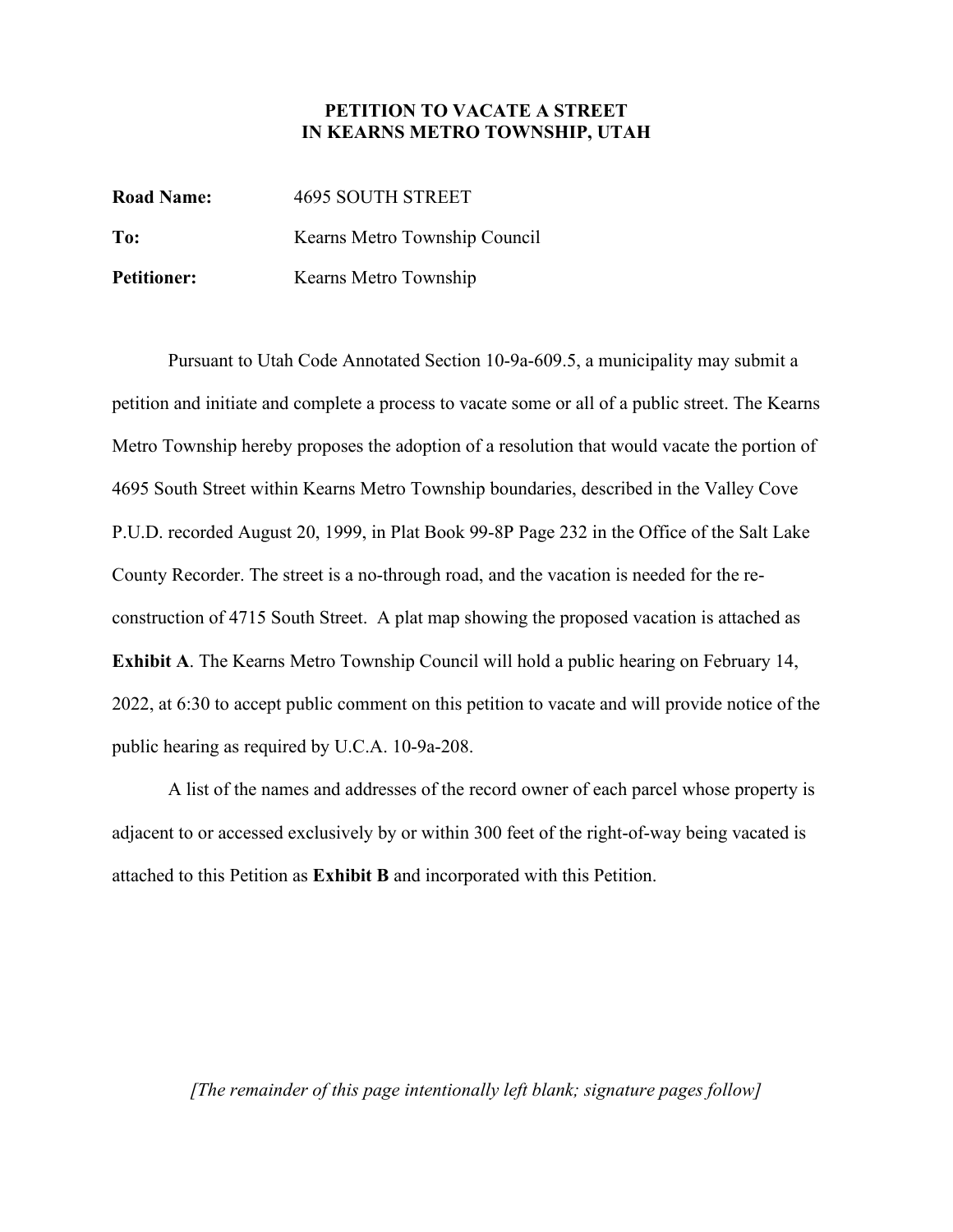In acknowledgement of the foregoing:

DATED this  $\alpha_3$  day of February, 2022.

KEARNS METRO TOWNSHIP

 $Kellu \in \mathcal{B}uah$ Kelly **Bush**, Mayor

ATTEST

Shiri Dunin

Sherrie Swensen, Clerk/Recorder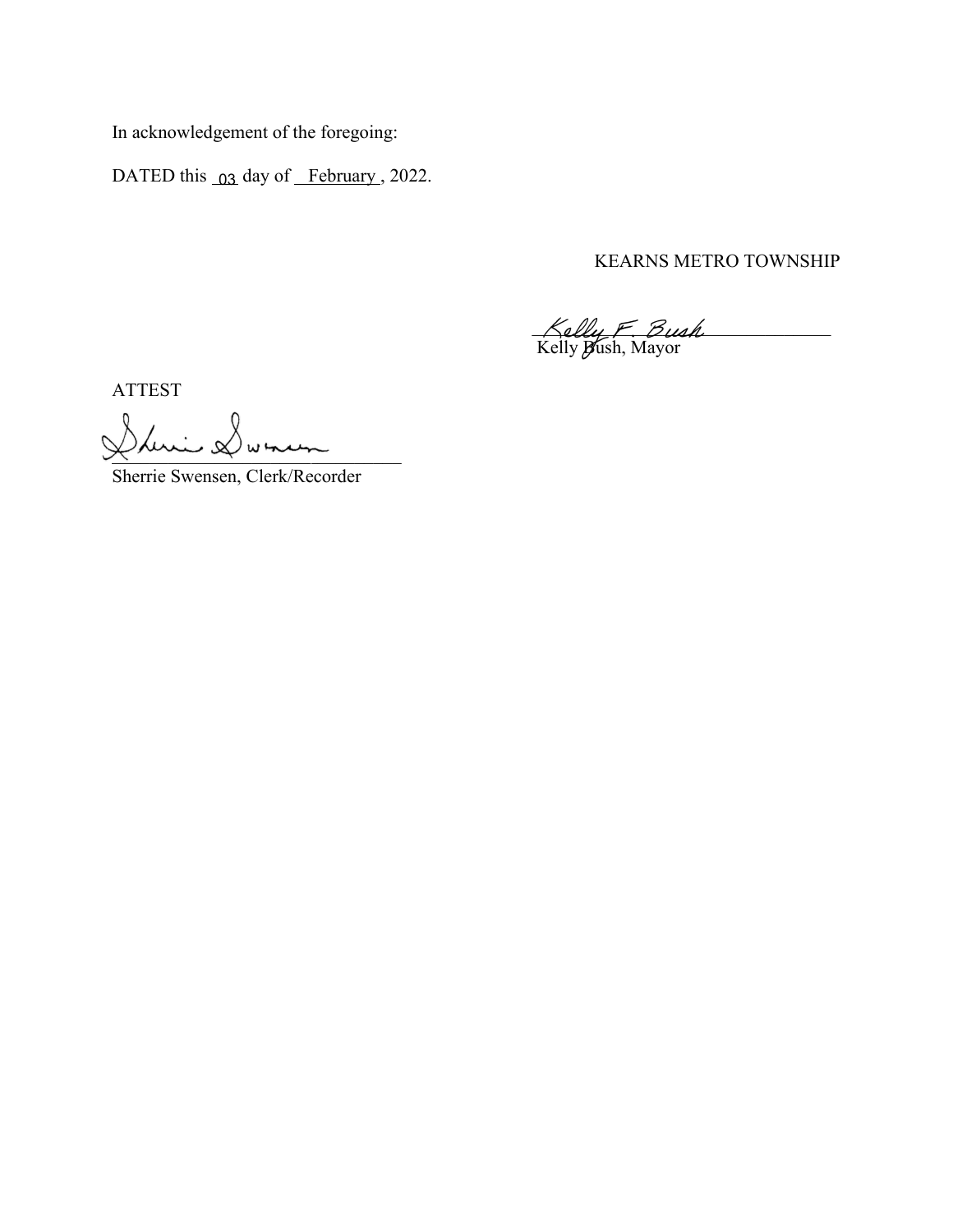## EXHIBIT "A"

4695 South Street Vacation Plat